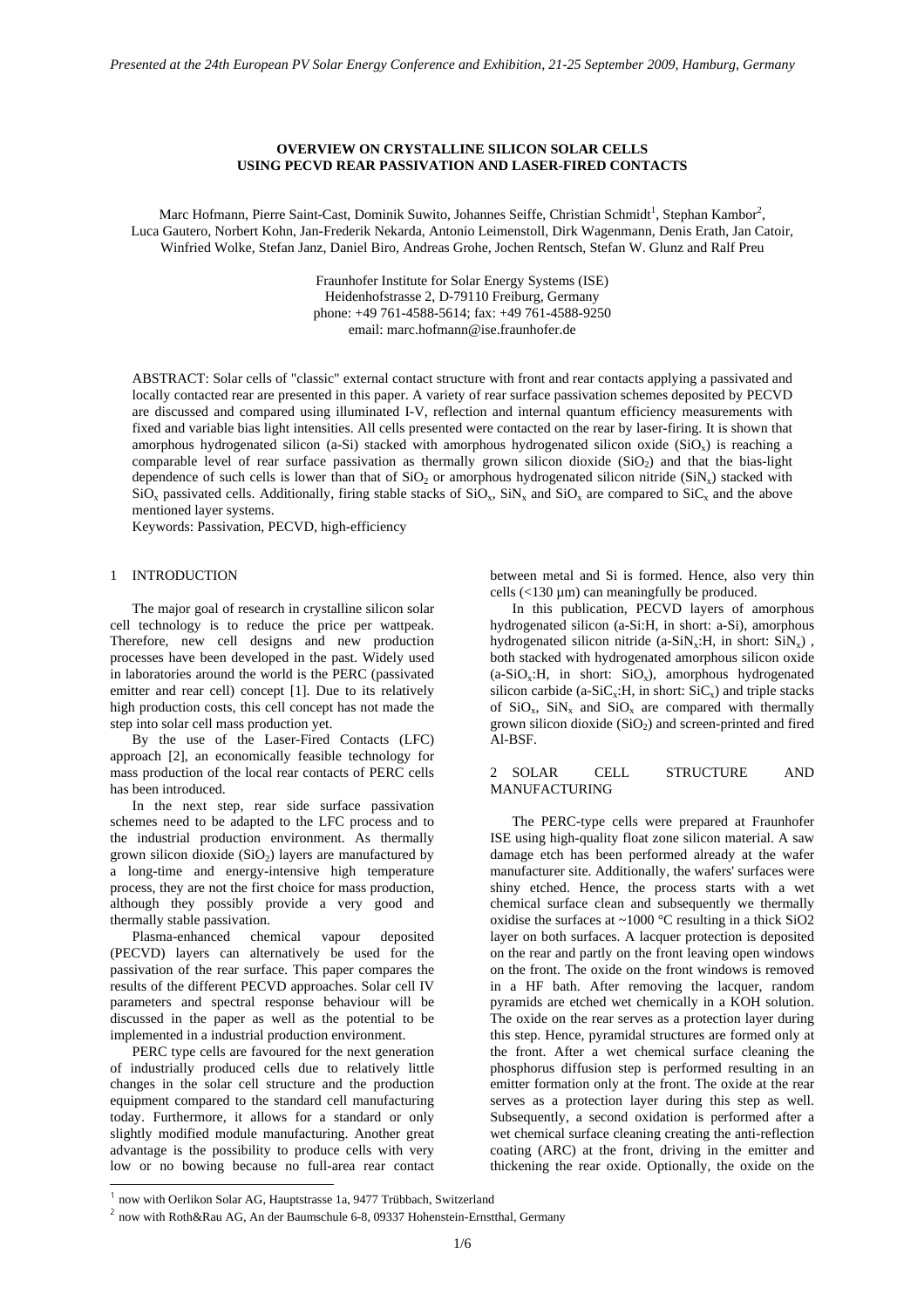rear can now be removed and replaced by an alternative passivation layer like PECVD layer systems. The next step is the photolithographical local opening of the front oxide to allow the contact formation of the front fingers. Subsequently, a metal stack consisting of Ti, Pd and Ag is evaporated on the front. The lift off of the lacquer removes the parasitic metal between the contact fingers. We evaporate Al on the full rear surface and subsequently use a pulsed laser system to locally melt the Al on the rear and create local rear point contacts through the typically isolating passivating layer system. Electroplating of the front contacts in a Ag bath thickens the front contacts and allows for a reasonable lateral conductivity in the front fingers (sufficient metal finger cross section). A final anneal of the solar cell in forming gas enhances the LFC performance and the oxide passivation quality. The workflow can be found in Figure 1.

This photolithographic clean-room approach is, of course, quite costly and lengthy but allows for excellent solar cell efficiencies. Hence, the performance of rear surface passivation layers can be studied very well.



Figure 1: Workflow of the manufacturing of the highefficiency cells presented in this work.



**Figure 2:** Sketch of the solar cells fabricated in this work.

## $3$  a-Si:H + a-SiO<sub>x</sub>:H or a-SiN<sub>x</sub>:H REAR PASSIVATION

a-Si has shown an excellent level of rear surface passivation on high-efficiency solar cell structures [3-6]. Especially, when the a-Si is stacked with either PECVD  $SiO_x$  [5, 6] or  $SiN_x$  [4] of sufficient thickness, the cells perform best due to the improved internal rear reflectivity. Additionally, these stacks improve the thermal stability of the a-Si passivation [7] and provide a protection of the a-Si from the Al layer.

a-Si layers can be deposited at very low temperatures. A deposition temperature of  $\sim 100$  °C has been demonstrated that leads to excellent passivation if an additional annealing, preferably above 200 °C, is applied [4]. Brendle et al. have shown excellent solar cell results using this very-low-temperature approach reaching an efficiency of 20.5% when applying a stack of a-Si and  $\text{SiN}_x$  on the rear. Open-circuit voltage  $\text{V}_{\text{OC}}$  and short-circuit current  $J_{SC}$  were giving excellent numbers of 670 mV and 39.9 mA/cm2, respectively. Mainly the limited fill factor FF of 76.5% was preventing the cells from being even better.

At Fraunhofer ISE, a stack of a-Si and SiOx was used to passivate the rear of LFC-PERC cells. Here, an efficiency of 21.7% was reached showing excellent results in  $V_{OC}$  (677 mV),  $J_{SC}$  (39.5 mA/cm2) and FF (81.1%) [5, 6]. When analysing quantum efficiency and reflection curves for this cell using PC1D modelling and applying the equation of Fischer ([8], page 38) and the parametrisation of Kray et al. [9] we extracted the rear passivation quality of the cell to be  $S_{\text{eff. pass}} = 120 \text{ cm/s} \pm 30 \text{ cm/s}.$  See the external EQE, internal quantum efficiency IQE, reflection and the fit in Figure 3.

No principal physical problems of rear passivation applying these stacks were found.

The deposition of the a-Si and  $SiO_x$  layers were performed in a single-wafer reactor (Multiplex CVD by Surface Technology Systems) [5, 6].



Figure 3: External and internal quantum efficiency and reflection including a PC1D fit for a LFC-PERC cell applying an  $a-Si + SiO_x$  rear passivation.

#### 4 a-SiN<sub>x</sub>: $H + a-SiO<sub>x</sub>$ :H REAR PASSIVATION

In many laboratories,  $\text{SiN}_x$  layers are a standard means to passivate silicon wafer surfaces for material characterisation due to the excellent surface passivation quality which can be achieved. The passivation mechanism itself typically consists of two elements, a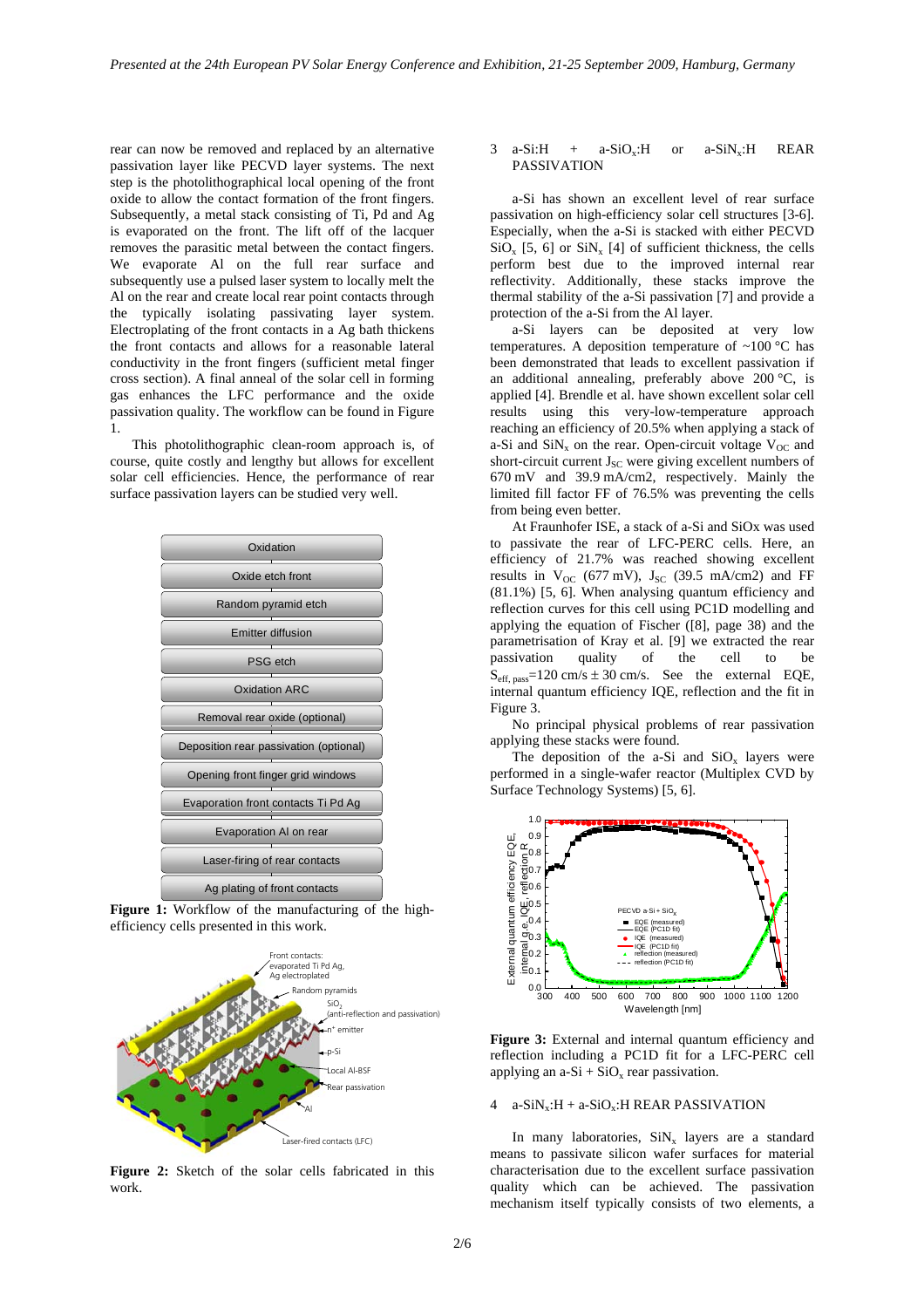reduction of the interface state density  $D_{it}$  and a field effect induced by fixed, mostly positive, charges within the  $\sin x$ . If a  $\sin x$  is applied as rear passivation in p-type LFC-PERC cells one typically finds a limited rear passivation level which is worse than the surface recombination velocity measured on dedicated lifetime samples. This is typically due to the creation of an inversion layer on the rear and a shunting of this layer by the local rear contacts [10].

This effect can also be found for stacks of  $\text{SiN}_x$  and SiOx. In IQE curves this gets clearer. See Figure 5.

However, decent cells of 20.6% efficiency  $(V_{OC} = 670 \text{ mV}, \quad J_{SC} = 38.5 \text{ mA/cm}^2, \quad FF = 79.8\%$  were reached. The depositions of the  $\text{SiN}_x$  and the  $\text{SiO}_x$  were performed in the same plasma tool as the a-Si +  $SiO_x$ stacks.

## 5 a-SiO<sub>x</sub>:H + a-SiN<sub>x</sub>:H + OPTINALLY a-SiO<sub>x</sub>:H REAR PASSIVATION

Since the rather low thermal stability of a-Si rear passivation [7] is a problem in the industrialisation of this approach, an alternative passivation layer system is interesting. Agostinelli et al. have shown that a firing stable surface passivation is possible using a stack of  $SiO<sub>x</sub>$  and  $SiN<sub>x</sub>$  layers (with the  $SiO<sub>x</sub>$  being deposited first) [11]. Somewhat similar stacks and triple stacks of  $SiO<sub>x</sub>$ ,  $SiN_x$  and  $SiO_x$  (PECVD-ONO) were applied for rear passivation on cell structures as displayed in Figure 2 [12, 13]. Both approaches showed a stability of the passivation effect through the firing. The triple stack ended up in solar cells with the following parameters:  $\eta = 20.0\%$ ,  $V_{OC} = 664$  mV,  $J_{SC} = 38.2$  mA/cm<sup>2</sup> and FF=78.7%. When applying the same modelling of the rear passivation as shown in section 3, one can extract  $S<sub>pass</sub>=500 cm/s ± 50 cm/s$  for PECVD-ONO on cell level.

The deposition of the thin layers was again performed in the same single-wafer system as above.

## 6 a-SiCx:H REAR PASSIVATION

 $SiC<sub>x</sub>$  layers as well were used for the passivation of the rear of LFC-PERC-type solar cells.  $SiC_x$  layers with a substantial share of carbon can provide excellent thermal stability. In most cases the passivation quality increases for SiC<sub>x</sub> layers with high silicon content. When applying a single-layer  $SiC_x$  layer to small high-efficiency LFC-PERC cells, a maximum efficiency of 20.2% was reached showing a V<sub>OC</sub> of 665 mV, J<sub>SC</sub> of 37.5 mA/cm<sup>2</sup> and FF of 80.3% [14]. Riegel et al. presented large-area CZ-Si solar cells applying a  $SiC<sub>x</sub>$  rear passivation and LFC rear contacts reaching an efficiency of 16.9%  $(V_{OC} = 626 \text{ mV}, \quad J_{SC} = 36.0 \text{ mA/cm}^2, \quad FF = 74.8\%$  [15]. Riegel et al. used a laser-grooved buried contact front structure.

### 7 COMPARISON AND DISCUSSION

The presentation of the single results in the previous sections showed that a variety of different passivation layers is available and can reach high efficiencies. The cell results are summarised in Table 1. Since most cells are resulting from different cell batches with slightly varying quality of texture, contacts, oxidation and so on, it is not obvious how the performance of the rear passivation was. Therefore, external quantum efficiency and reflection measurements were performed which can be combined to internal quantum efficiency data. Figure 5 combines a wealth of IQE data of different rear passivation approaches. As reference also a thermally oxidised (high-efficiency approach) and a Al-BSF (industry standard) sample is shown. The sample applying the a-Si + SiO<sub>x</sub> layer system (IQE<sub>1040nm</sub>=88%) performs comparable to the high-end reference  $SiO<sub>2</sub>$  $(IOE<sub>1040nm</sub>=90%)$ . The firing-stable passivation layer system PECVD-ONO  $(IQE_{1040nm} = 77%)$  is performing worse than  $SiO_2$  or a-Si +  $SiO_x$  but significantly better than the industrial standard Al-BSF ( $IOE<sub>1040nm</sub>=63\%$ ). The  $\text{SiC}_x$  layer system reached about the same quantum efficiency than the Al-BSF sample  $(IQE_{1040nm}=64\%)$ . The  $\text{SiN}_x$  +  $\text{SiO}_x$  sample (IQE<sub>1000nm</sub>=64%) performs comparable to Al-BSF and  $SiC<sub>x</sub>$ , except in the longestwavelength region (>1060 nm) where better optics (internal rear reflection) lead to a better performance.

| <b>Rear passivation</b>  | Rear                                               | <b>Substrate</b> | Area                              | Base resist.  | $V_{OC}$ | $J_{SC}$                      | <b>FF</b>         | $\mathbf n$ | <b>Reference</b> |
|--------------------------|----------------------------------------------------|------------------|-----------------------------------|---------------|----------|-------------------------------|-------------------|-------------|------------------|
| layer 1                  | passivation<br>laver 2                             |                  | $\lceil$ cm <sup>2</sup> $\rceil$ | $[\Omega$ cm] | [mV]     | $\left[\text{mA/cm}^2\right]$ | $\lceil\% \rceil$ | [%]         |                  |
| PECVD a-Si:H             | PECVD SiO <sub>v</sub>                             | FZ-Si            | 4.0                               | 0.5           | 677      | 39.5                          | 81.1              | 21.7        | [5, 6]           |
| PECVD SiO <sub>v</sub>   | PECVD $\text{SiN}_{\text{v}}$ +<br>PECVD $SiO_{v}$ | FZ-Si            | 4.0                               | 1.0           | 664      | 38.2                          | 78.7              | 20.0        | $[13]$           |
| PECVD SiN <sub>v</sub>   | PECVD SiO <sub>x</sub>                             | FZ-Si            | 4.0                               | 0.5           | 670      | 38.5                          | 79.8              | 20.6        | unpublished      |
| PECVD SiC <sub>y</sub>   |                                                    | FZ-Si            | 4.0                               | 0.5           | 665      | 37.5                          | 80.3              | 20.2        | $[14]$           |
| thermal $SiO2$           |                                                    | FZ-Si            | 4.0                               | 0.5           | 685      | 39.7                          | 80.9              | 22.0        | unpublished      |
| Sputtered $\text{SiN}_x$ | PECVD SiO <sub>v</sub>                             | FZ-Si            | 4.0                               | 0.5           | 669      | 38.6                          | 79.7              | 20.6        | $[16]$           |
| for comparison           |                                                    |                  |                                   |               |          |                               |                   |             |                  |
| PECVD a-Si:H             | PECVD SiN <sub>y</sub>                             | FZ-Si            | 1.0                               | 1.0           | 670      | 39.9                          | 76.5              | 20.5        | [4]              |
| full-area Al-BSF         |                                                    | $Cz-Si$          | 147.7                             | ~1.5          | 614      | 35.6                          | 79.1              | 17.4        | $[17]$           |
| PECVD $SiO_xN_v$         | PECVD SiN <sub>x</sub>                             | $Cz-Si$          | 147.7                             | ~1.5          | 622      | 36.2                          | 77.9              | 17.5        | $[17]$           |
| PECVD $\rm SiC_{v}$      |                                                    | $Cz-Si$          | 12.5x12.5<br>pssq                 | unknown       | 626      | 36.0                          | 74.8              | 16.9        | $[15]$           |

**Table 1:** Solar cell results of the different rear passivation approaches. The rear passivation layer 1 is located directly on the Si wafer rear surface. Rear passivation layer 2 is placed between layer 1 and the Al. For comparison also cell results that were achieved using a different process flow than shown in Figure 1 are shown.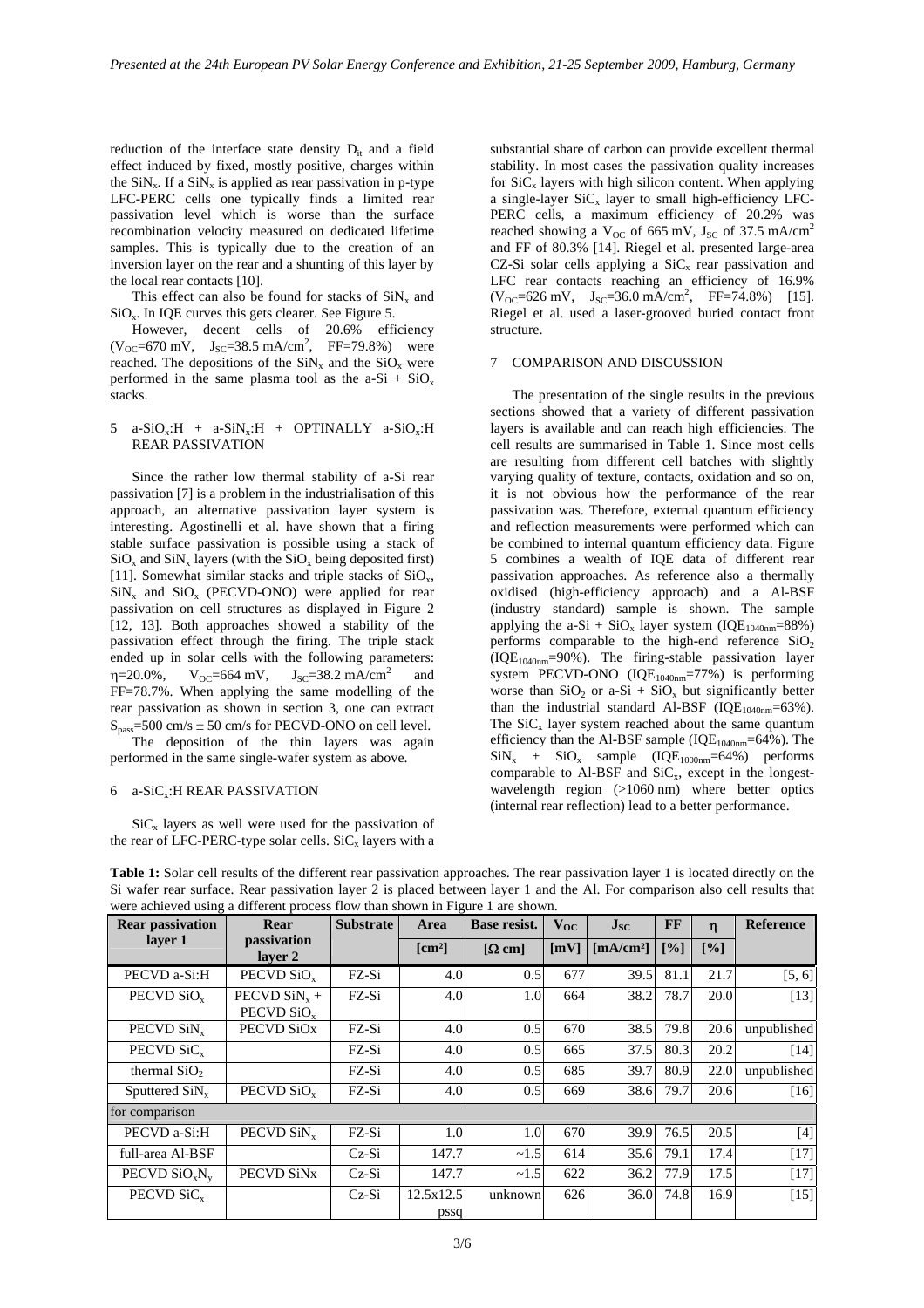This draws the attention to Figure 4 which shows a compilation of the long-wavelength reflection values of the different approaches. Here, mainly two groups can be sketched: a first group of all samples with at least one layer of  $SiO_x$  incorporated reaching reflection values in the range of 50% to 60%. A second group of  $\text{SiC}_x$  and Al-BSF which show lower reflection values with  $\text{SiC}_x$ being in between the  $SiO<sub>x</sub>$  group and Al-BSF. The longwavelength reflection gives an idea of the internal rear reflection properties. This value is high if the rear surface is relatively flat and a high step in refractive index is implemented (n<sub>1000nm</sub> (c-Si)≈3.6, n<sub>1000nm</sub> (SiO<sub>2</sub>) ≈1.5).

Lately, two other interesting process options for industrialisation of LFC-PERC-type cells have been presented. The first ("SiNTO") is applying a thin thermally grown silicon dioxide to the rear. During the oxidation process, the  $\text{SiN}_x$  anti-reflection coating is already present at the front surface and prevents the oxide from growing at the front surface. On top of the  $SiO<sub>2</sub>$  layer, a PECVD stack of a  $SiO<sub>x</sub>N<sub>y</sub>$  and a  $SiN<sub>x</sub>$  layer and screen-printed Al were deposited. Gautero et al. have shown excellent results on large-area samples prepared using industrial equipment [18]. Comparable cells leaving out the thermal oxide were prepared in ref. [17].

The second approach is aiming on the large-scale implementation of a deposition process for aluminium oxide. Kania et al. showed that the deposition of excellently passivating  $AIO<sub>x</sub>$  layers is possible using a modified microwave PECVD system by Roth&Rau ("SiNA") which (in unmodified state) is in heavy use in industry for the deposition of ARC  $\text{SiN}_x$  [19]. The authors showed that these layers exhibit negative charges in large amounts and passivation is possible in the same range than atomic-layer-deposited  $Al_2O_3$ .

Bias-light dependent IQE measurements were performed for cells with (i) a-Si + SiO<sub>x</sub>, (ii)  $\text{SiN}_x + \text{SiO}_x$ and (iii) thermal  $SiO<sub>2</sub>$  rear passivated cells. Figure 6 shows the results of the measurements at 0.0, 0.1, 0.25

and 0.5/0.6 suns. The dependence of the cells to the biaslight is expected to be due to the dependence of the passivation to the excess carrier density (injection).  $a-Si:H + SiO<sub>x</sub>$  is showing the highest performance at low light intensities. For higher intensities,  $SiO<sub>2</sub>$  is comparable to a-Si.  $\text{SiN}_x$  is getting close to the others for higher injection levels. The  $\text{SiN}_x$  used in these cells is different to the  $\sinh(x)$  applied in the above discussion. This  $\sin x + \sin x$  passivated cell ended up with 19.3% in efficiency [20].



**Figure 4:** Reflection measurement results of the longwavelength range of different LFC-PERC-type cells applying a variety of rear surface passivation layer systems. The cells exhibit the structure presented in Figure 2.



**Figure 5:** Internal quantum efficiencies for the long-wavelength range of high-efficiency LFC-PERC-type cells applying different rear surface passivation layers. The cells exhibit the structure presented in Figure 2.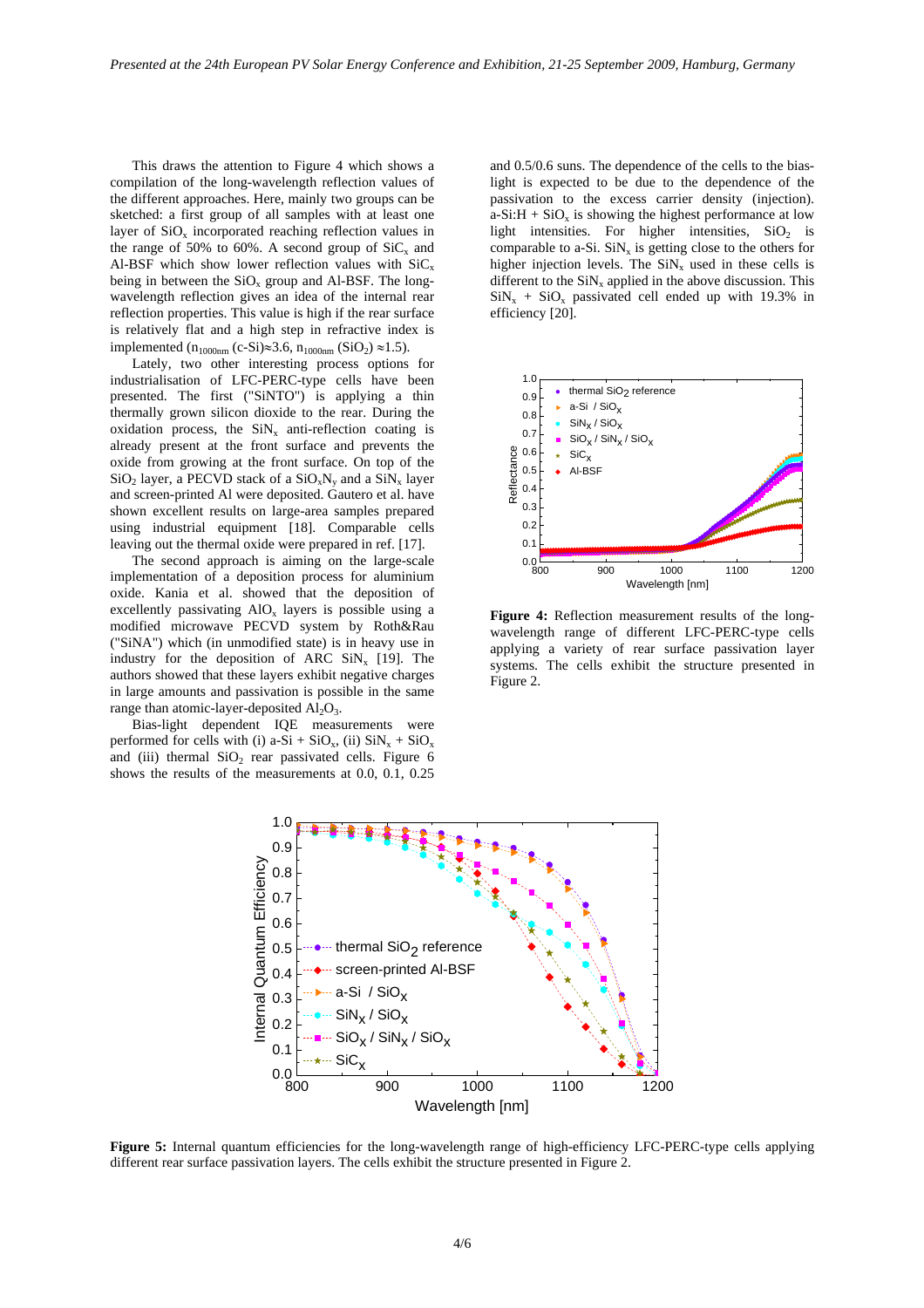

**Figure 6:** Bias-light-dependent internal quantum efficiency data for high-efficiency LFC-PERC-type cells applying three different rear surface passivation layer systems. The  $a-Si + SiO<sub>x</sub>$  passivated sample showed the lowest dependence on the bias light, hence the highest injection-independent performance. The  $\sin x + \sin x = \cos x$  sample was taken out of a different batch compared to the sample presented above. It showed a lower overall efficiency  $(\eta=19.3\%)$  but a better rear passivation in the IQE.

# **CONCLUSION**

The best high-efficiency solar cells produced so far with the different PECVD approaches are summarised here: a-Si:H/SiO<sub>x</sub>:  $\eta$ =21.7%, SiC<sub>x</sub>:  $\eta$ =20.2%, SiN<sub>x</sub>/SiO<sub>x</sub>:  $η=20.6\%$ , SiO<sub>x</sub>/SiN<sub>x</sub>/SiO<sub>x</sub>:  $η=20.0\%$ , compared to 22.0% of the reference using thermally grown  $SiO<sub>2</sub>$ .

It can be seen in internal-quantum-efficiency measurements that the a-Si:H approach leads to results comparable to  $SiO<sub>2</sub>$ . The firing stable stack of  $SiO_x/SiN_x/SiO_x$  is found between the highest values of  $SiO<sub>2</sub>$  and the lowest values of Al-BSF.  $SiN<sub>x</sub>$  and  $SiC<sub>x</sub>$  are ranging at rather low levels.

The measurements of internal rear reflection at long wavelengths show comparable results for  $SiO<sub>2</sub>$ ,  $\rm SiN_{x}/SiO_{x}$ ,  $\rm SiO_{x}/SiN_{x}/SiO_{x}$  but lower values for  $\rm SiC_{x}.$ 

Simulations of the solar cell behaviour using PC1D [21] and applying the method of Fischer [8] and the results of Kray et al. [9] lead to the conclusion that the rear recombination velocity for the passivated areas is  $S<sub>pass</sub>=120$  cm/s  $\pm$  30 cm/s for the a-Si:H/SiO<sub>x</sub> stack and  $S<sub>pass</sub>=500$  cm/s  $\pm$  50 cm/s for PECVD-ONO on cell level.

#### ACKNOWLEDGEMENT

The authors would like to thank all colleagues at Fraunhofer ISE for their continuous support.

# **REFERENCES**

- [1] A.W. Blakers, J. Zhao, A. Wang, A.M. Milne, X. Dai and M.A. Green, Proceedings of the 9th European Photovoltaic Solar Energy Conference, Freiburg, Germany (1989) 328.
- [2] E. Schneiderlöchner, R. Preu, R. Lüdemann and S.W. Glunz, Progress in Photovoltaics: Research and Applications 10 (2002) 29.
- [3] M. Schaper, J. Schmidt, H. Plagwitz and R. Brendel, Progress in Photovoltaics: Research and Applications 13 (2005) 381.
- [4] W. Brendle, V.X. Nguyen, A. Grohe, E. Schneiderlöchner, U. Rau, G. Palfinger and J.H. Werner, Progress in Photovoltaics: Research and Applications 14 (2006) 653.
- [5] M. Hofmann, C. Schmidt, N. Kohn, J. Rentsch, S. Glunz and R. Preu, Progress in Photovoltaics: Research and Applications 16 (2008) 509.
- [6] M. Hofmann, S. Glunz, R. Preu and G. Willeke, Proceedings of the 21st European Photovoltaic Solar Energy Conference, Dresden, Germany (2006) 609.
- [7] M. Hofmann, C. Schmidt, N. Kohn, D. Grambole, J. Rentsch, S.W. Glunz and R. Preu, Proceedings of the 22nd European Photovoltaic Solar Energy Conference Milan, Italy (2007) 1528.